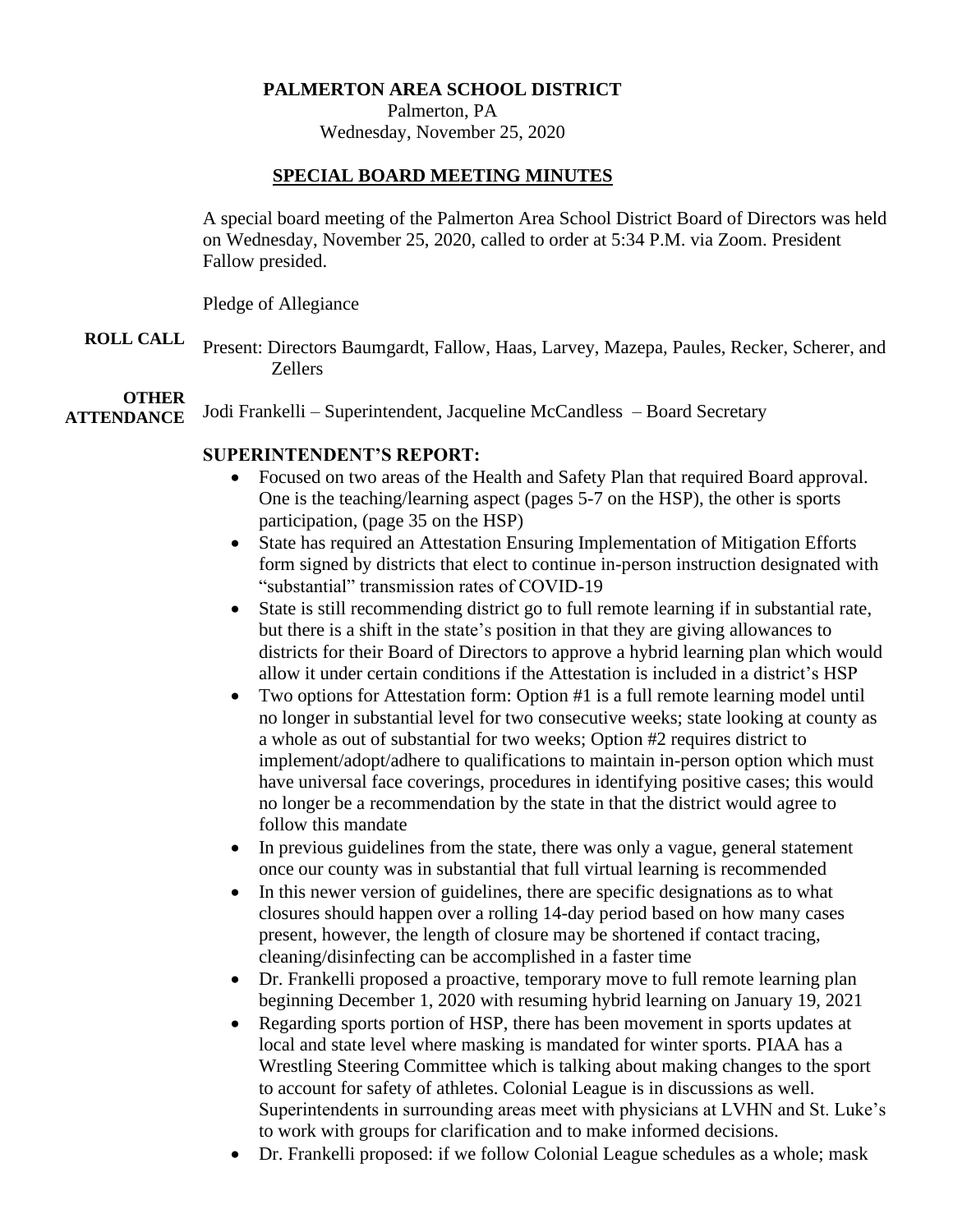requirements for athletes/coaches then winter sports could occur December 1, 2020 to January 15 during remote learning; sports (practices and games) would not occur if there any closures at the schools

• Mr. Porembo, Athletic Coordinator, will update our plans/documents to include the updated guidance

## **PUBLIC PARTICIPATION:**

- Lisa Snell Kern appreciated the relook at HSP; asked Board to rethink grades K-4 attending as hybrid learners; have students see each other online during classes
- Beth Ritter-Guth form a community task force to help parents navigate full remote learning
- Susan Frantz disagrees with going virtual due to failing rates of students
- Erika Reinheimer people travelling should quarantine and go full virtual learning; those that don't travel can continue with hybrid learning
- Joleene Delgado all K-12 students with IEPs should be a consideration
- Sam & Katie Cressman how does Lehighton have five-day in person learning? Full virtual hinders families
- Stacey Connell thank you for your time and hearing our voices, need to focus on keeping students in school using hybrid learning
- Donovan Henning is senior student, grades are suffering but a little better with hybrid learning than all remote
- Kelli Peppard disappointed in proposed full virtual learning, not conducive to K-4 who need full classroom experience
- Jennie Lasso give parents the option to choose between hybrid and full virtual so we can make the best decision
- **UPDATED HSP PLAN** Director Haas moved, seconded by Director Scherer, to approve the Palmerton Area School District updated Health and Safety Plan including the Attestation Ensuring Implementation of Mitigation Efforts.

Aye Votes: None. Nay Votes: All Directors Present. Motion Failed.

**AGENDA**  Director Scherer moved, seconded by Director Zellers, to open the agenda.

# **OPENED**

Aye Votes: All Directors Present Nay Votes: None. Motion Carried.

**UPDATED HSP PLAN** Director Paules moved, seconded by Director Paules, to allow hybrid learning and sports participation to resume upon the return to school on December 1, 2020.

> Aye Votes: Directors Scherer and Paules. Nay Votes: Directors Baumgardt, Fallow, Haas, Larvey, Mazepa, Recker, and Zellers. Motion Failed.

Director Recker moved, seconded by Director Haas, to authorize participation in winter sports effective immediately, begin 14 days of full remote learning, then back to hybrid learning as of December 15, 2020. Motion withdrawn by Director Recker and seconded by Director Scherer.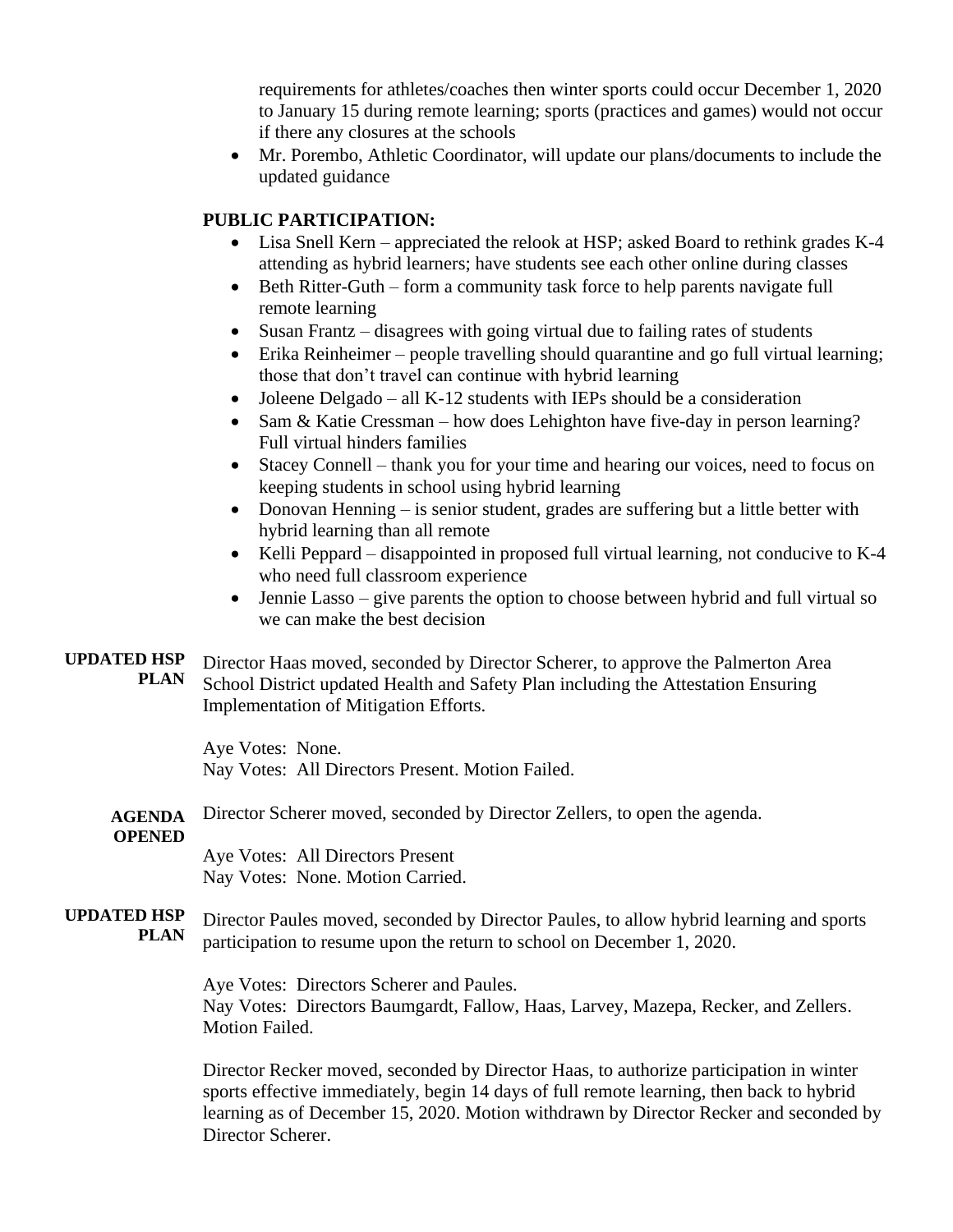Director Larvey moved, seconded by Director Fallow, to approve the move to full remote learning from December 1, 2020 through January 18, 2021 with a return to hybrid learning on January 19, 2021.

Aye Votes: Directors Baumgardt, Fallow and Larvey.

Nay Votes: Directors Haas, Mazepa, Paules, Recker, Scherer, and Zellers. Motion Failed.

Director Mazepa moved, seconded by Director Haas, to approve the move to full remote learning from December 1, 2020 through December 13, 2020 with a return to hybrid learning on December 14, 2020 through December 23, 2020, then back to full remote learning from January 4, 2021 through January 18, 2021 with a return to hybrid learning on January 19, 2021.

Aye Votes: Directors Baumgardt, Haas, Mazepa, and Recker. Nay Votes: Directors Fallow, Larvey, Scherer, Paules, and Zellers. Motion Failed.

Director Baumgardt moved, seconded by Director Larvey, to approve the move to full remote learning from December 1, 2020 through January 18, 2021 with a return to hybrid learning on January 19, 2021.

Aye Votes: Directors Baumgardt, Fallow, Larvey, and Zellers. Nay Votes: Directors Haas, Mazepa, Scherer, Paules, and Recker. Motion Failed.

Director Zellers moved, seconded by Director Larvey, to revisit the original motion of the teaching/learning part of the Health and Safety Plan and approve the move to full remote learning from December 1, 2020 through January 18, 2021 with a return to hybrid learning on January 19, 2021.

Aye Votes: Directors Baumgardt, Fallow, Larvey, and Zellers. Nay Votes: Directors Haas, Mazepa, Paules, Recker, and Scherer. Motion Failed.

Director Scherer moved, seconded by Director Paules, to approve the move to full remote learning from December 1, 2020 through January 3, 2021 with a return to hybrid learning on January 4, 2021.

Aye Votes: Directors Haas, Paules, Recker, Scherer, and Zellers. Nay Votes: Directors Baumgardt, Fallow, Larvey, and Mazepa. Motion Carried.

**WINTER SPORTS & EXTRACURRIC-ULAR PARTICIPATION**

Director Mazepa moved, seconded by Director Paules, to approve winter sports participation and extracurricular clubs that adhere to the Health and Safety Plan whether we are in remote or hybrid learning model effective immediately.

Aye Votes: Directors Haas, Mazepa, Paules, Recker, Scherer, and Zellers. Nay Votes: Directors Baumgardt, Fallow, and Larvey. Motion Carried.

#### **PUBLIC PARTICIPATION:**

- Jenna McHugh –get students back in school
- Michelle Muffley can NHS induction ceremony be held in person? Director Scherer responded we have to allow for indoor building capacity which is currently at maximum of 25 people